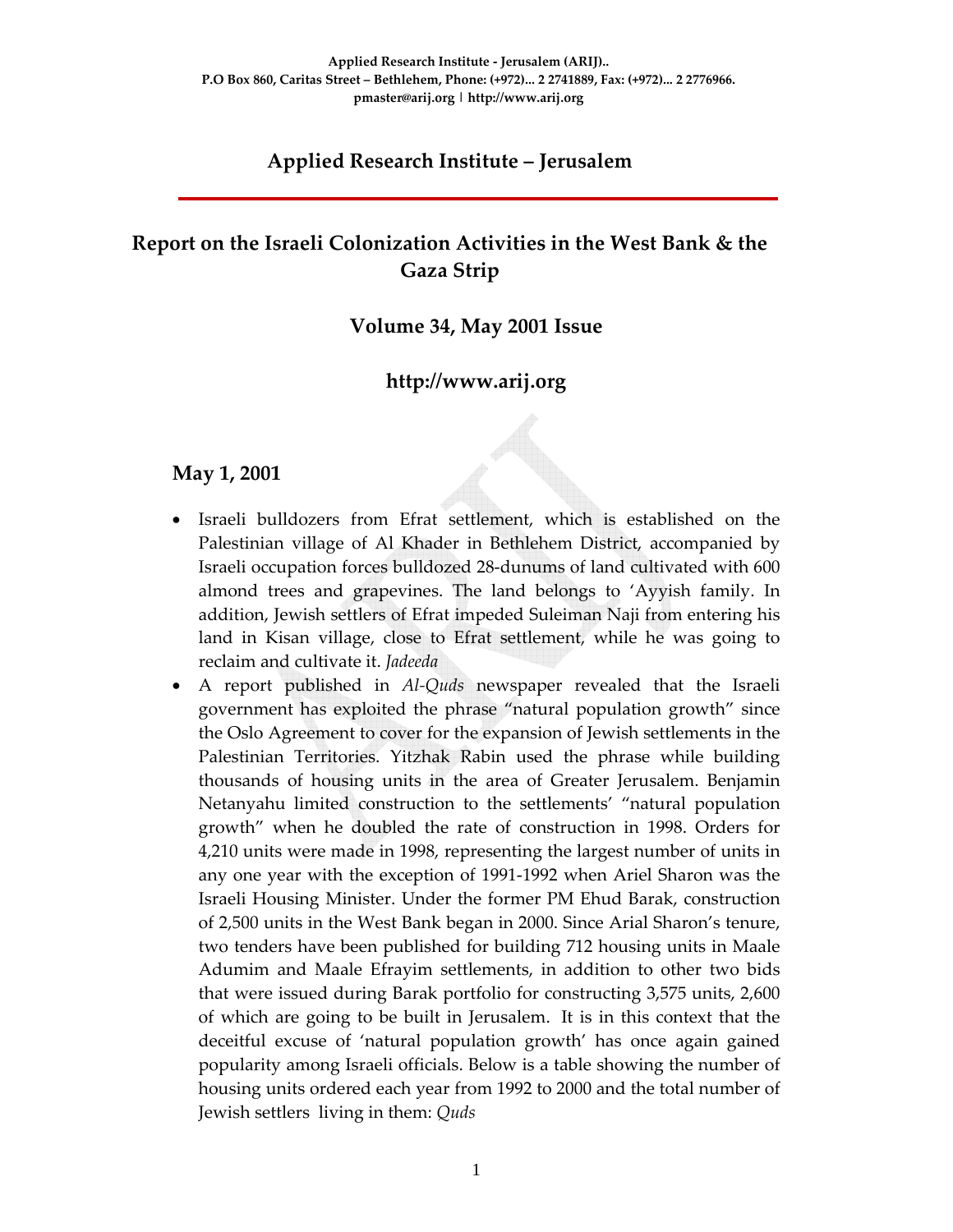| Year | # of Housing<br>Units | Total# of Jewish settlers<br>(in thousands) |
|------|-----------------------|---------------------------------------------|
| 1992 | 6,210                 | 104.8                                       |
| 1993 | 980                   | 115.7                                       |
| 1994 | 1,310                 | 127.8                                       |
| 1995 | 2,520                 | 132.9                                       |
| 1996 | 1,670                 | 146.9                                       |
| 1997 | 1,900                 | 160.1                                       |
| 1998 | 4,210                 | 172.2                                       |
| 1999 | 2,510                 | 176.9                                       |
| 2000 | 2,511                 | 199.4                                       |

**Source: # of housing units – "Peace Now" Data # of Jewish settlers – Statistical Abstract of Israel**

- According to the *ARIJ fieldworker* in Hebron District, those responsible in the "Guarding of State Property" and "Construction and Organization Committee" continued issuing demolition orders and orders to stop work to Palestinian villagers in different villages of the District. The following are the names of a number of villagers who have received orders **to stop work:**
	- Ahmad Mohammad Hamamdeh
	- Mohammad Ahmad Hamamdeh
	- Hassan Musleh Hamamdeh
	- Ayyoub Ahmad Abu Sabha
	- Mohammad Hassan Hamamdeh
	- Yaser Abdel Moun'eim Abu Sabha
	- Mahmoud khalil Obeid
	- Mahmoud Khalil Abu 'Aram
	- 'Ali khalil Abu 'Aram
	- Mohammad Issa Abu 'Aram
	- Mahmoud Moussa Abu 'Aram

#### **May 2, 2001**

• Israeli occupation authorities began to erect a new settlement outpost on Al‐Karmeh hilltop opposite Kokhav Yacov settlement, east of Ramallah. According to the villagers, the settlers, accompanied by Israeli army, bulldozed dozens of dunums in the area and opened a new settlement by‐ pass road in order to link the settlement with the main road to Jerusalem.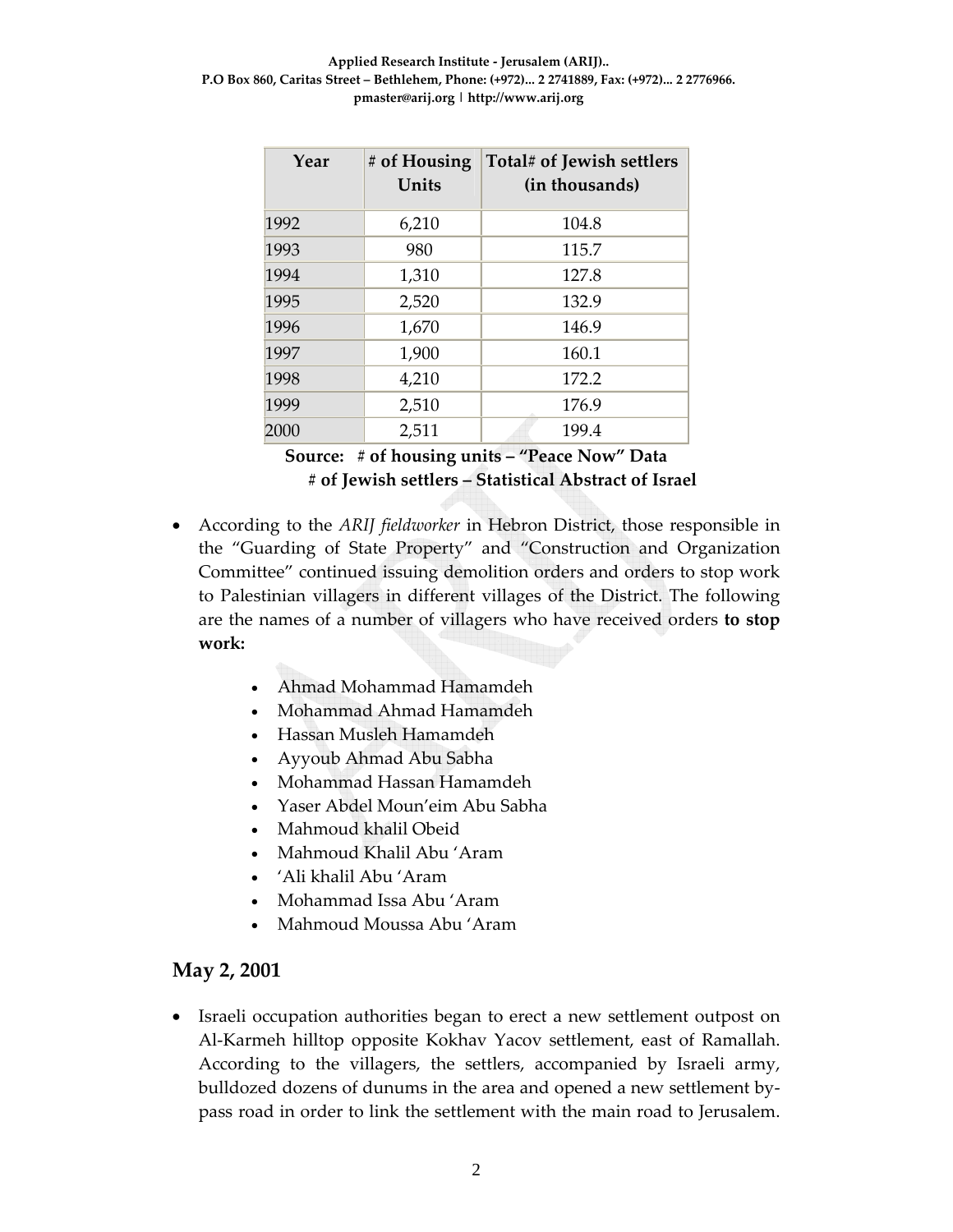Eyewitnesses mentioned that Israeli trucks began to bring a number of caravans to the same location. *Quds*

• In Qalqiliya District, Israeli colonization activities continued against Palestinian villagers. The settlers of Karne Shomeron and Ginat Shomeron confiscated tens of dunums owned by Palestinian farmers from Kafr Laqif village. The villagers told an *Al‐Quds* reporter that their lands are cultivated with olive and forestry trees and they have documents proving their ownership to the lands. In addition, the settlers of Karne Shomeron and Ginat Shomeron, constructed on the land of Kafr Laqif and Jinsafut villages bulldozed, scores of agricultural land without prior notification. The aim of this action is to open a new 1km‐long settlement by‐pass road in order to connect the two settlements with the new large commercial center that was just opened last month. *Quds*

### **May 3, 2001**

- A group of settlers from Itamar kidnapped two Palestinian villagers, Rabe'i Khalil Rabe'i and Sameh Ghaleb Isbeh, from Aqraba village in Nablus District while they were working in their land. They also injured another Palestinian, Ghassan Mohammad Khader. *Jadeeda*
- According to *Al‐Ayyam* and *Al Hayat Al Jadeeda* newspapers, Israeli occupation forces established a new military camp between 'Ein Yabrud and Burqa villages in Ramallah District. On May 2, 2001 they started to bulldoze agricultural land located between the two villages and erected two mobile homes in order to establish a new settlement outpost. At the same time, a number of Jewish settlers seized plots of land from the same area before they erected the new outpost.
- According to Israeli sources, Israeli occupation forces established a new post between the settlement of Ofra and Beit El, east of Ramallah, in preparation to setting up a new settlement outpost. *Quds*
- The Jerusalem Municipality dispatched ultimatums to demolish six Palestinian houses in the old city of Jerusalem under the pretext of being built without permits. *Quds*
- The colonist of Itamar settlement, which is built on Aqraba, Yanun,'Awarta and Rujeib villages in Nablus District attacked Palestinian farmers while they were working on their land in Aqraba village. *Quds*
- The *ARIJ fieldworker* in Hebron District reported that an expansion effort is taking place in Al‐Yakim Ben Ary quarry, which is established on land owned by villagers from Dura. The expanded area is estimated at 50 dunums.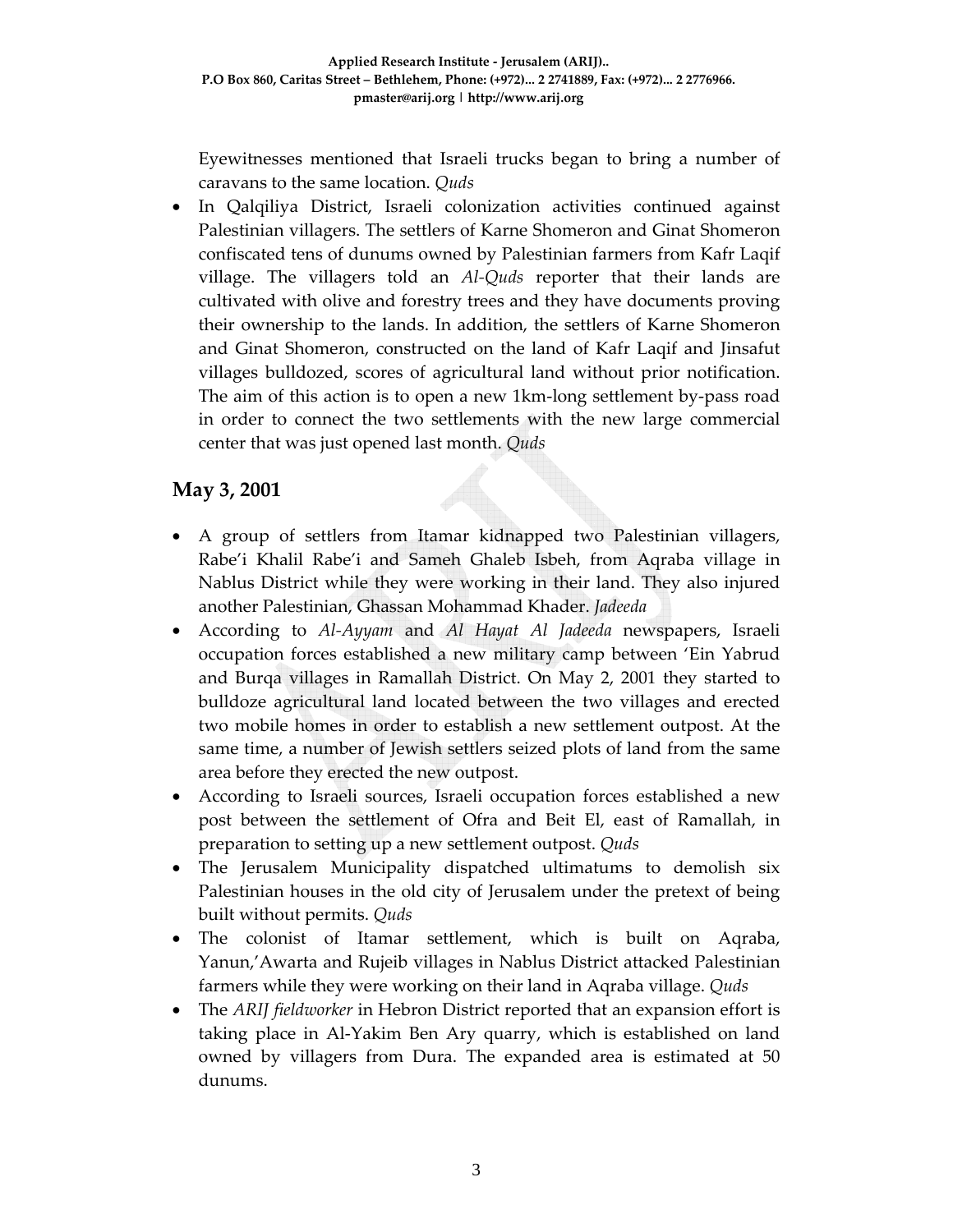#### **May 4, 2001**

• The Israeli Regional Committee for Construction and Organization in Jerusalem endorsed the construction of 300 new housing units in the Jewish neighborhood of "Shapira" in the French Hill settlement in East Jerusalem. Quds

### **May 5, 2001**

- Israeli occupation authorities erected a new settlement on the land of Deir Istiya and Qarawat Bani Hassan villages in Salfit District. The villagers stated that a group of settlers from Nofim commenced bulldozing land in Al‐Majour and Al‐Nwetef hamlets and installed ten caravans there. Furthermore, eyewitnesses told an *Al‐Quds* correspondent that Israeli surveyors protected by the Israeli army surveyed plots of land planted with olive trees belonging to villagers from Yabud and Tura, in Jenin District, in an attempt to open a new by‐pass road linking Mevo Dotan military camp with the nearby settlement block. The new by-pass road is going to destroy thousands of fully‐grown olive trees in the area. *Quds*
- An article appeared in *Al‐Hayat Al‐Jadeeda* newspaper stating that the Israeli Mekorot Company cut off the water supply to the village of Beit Wazan, west of Nablus. As this is the village's only source of water, the villagers are suffering a water shortage.
- The Palestinian villager Mohammad Hussein Ar Rashayida from Arab Ar Rashayida village, east of Bethlehem, was severely injured by the explosion of a landmine planted by the Israeli army in an area that is used for grazing by the farmers. *Quds*
- *The ARIJ fieldworker* in Hebron District reported that the Israeli occupation authorities are bulldozing plots of land owned by Jaber family in Al Baq'a village, east of Kharsina settlement. Moreover, the Israeli army carried out a similar action west of Karmi Tzur settlement, built on Halhoul and Beit Ummar villages, in order to open a 300m long new road connecting the five caravans that were established two months ago near the mother settlement. The bulldozed land is owned by the family of Abu Yousef from Halhoul village.

#### **May 6, 2001**

• After entering Area A and shelling the houses in the opposite Har Gilo settlement, the Israeli army put up a military tower on the hill. The military checkpoint near the tunnel road was also expanded. *Field worker*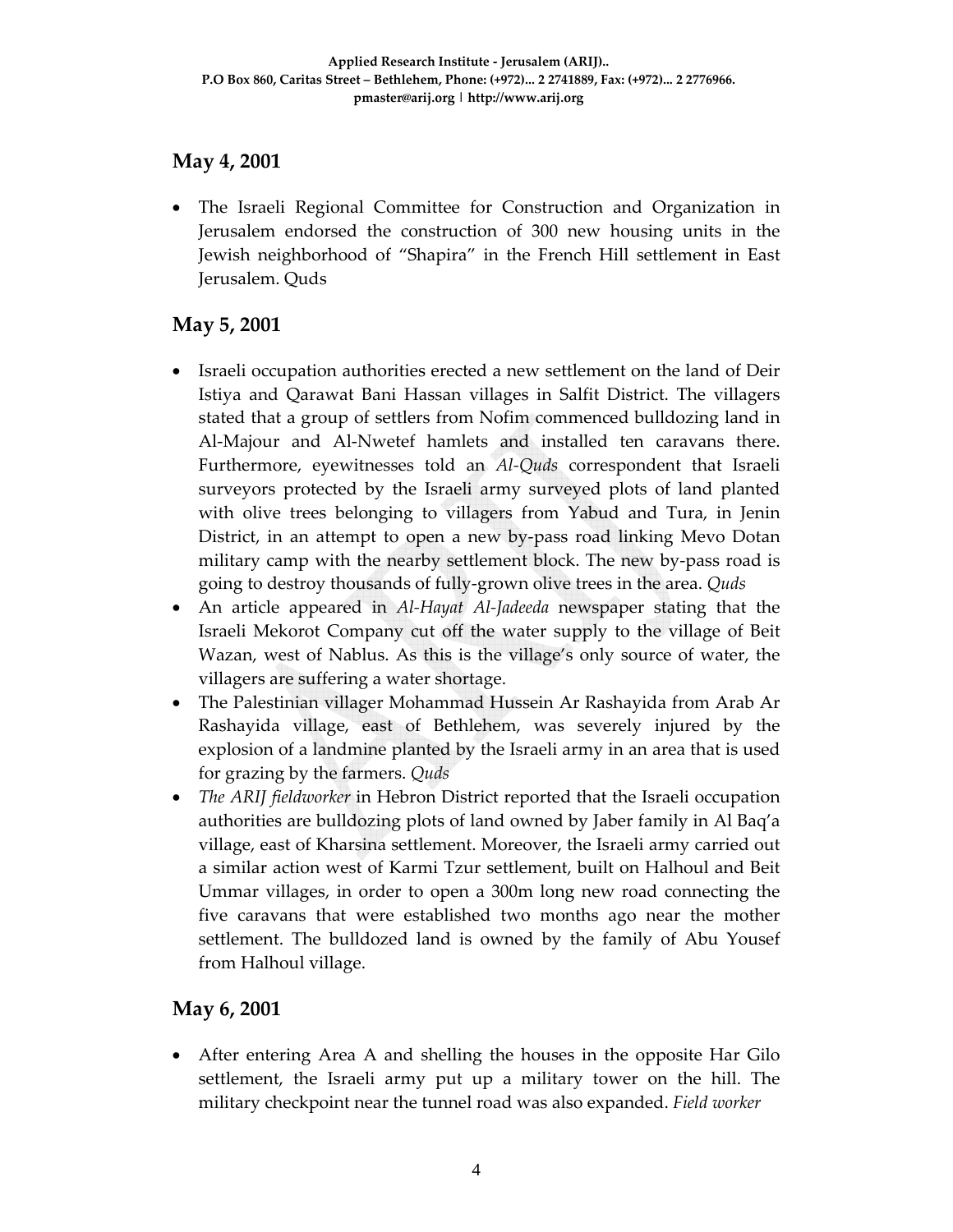### **May 7, 2001**

- In Hebron District, Israeli occupation authorities bulldozed wide areas of Palestinian land from Halhoul village, north of Hebron, in preparation for opening new settlement by‐pass roads that serve the continuity of the Jewish settlements. Moreover, In Adora settlement, northwest of Hebron, construction work is taking place on five housing units on Palestinian land owned by Tarqumiya villagers. In Otniel settlement, four housing units are under construction now, while another seven units are being built in Eshkolot settlement, located southwest of Hebron. Furthermore, Israeli occupation authorities confiscated 50 dunums of land from Far'a hamlet, west of Hebron belonging to Al Khamayseh family in an attempt to expand the Israeli quarry. Meanwhile, the Israeli Organization Committee dispatched demolition orders to 12 Palestinian houses in Hebron District. One of them is the house of Jamal Yousef Abu Qweder from Hebron city which was built in 1995 according to an official building permit issued by the Hebron Municipality and which is located within the boundaries of the Municipality. *Jadeeda*
- Israel occupation bulldozers accompanied by Israeli Border police demolished a 180m2 Palestinian house owned by Abdel Talhami from Beit Hanina neighborhood, north of Jerusalem, which sheltered 33 persons, under the pretext of being built without having a permit*. Quds.*
- The Israeli occupation army set up eight new settlement housing units in Karmi Tzur settlement, which is built on land of Halhoul and Beit Ummar villages. *ARIJ Fieldworker*

### **May 8, 2001**

- Israeli bulldozers continued to damage wide areas of Palestinian agricultural land planted with fully‐grown olive trees in Ya'bad village, Jenin District, for the by‐pass road project. Eyewitnesses mentioned that this is the fifth consecutive day in which Israeli occupation chopped down 300 olive trees belonged to Kamel and Hasan Al Hajjar from Ya'bad village. The villagers reported that this road, which connects Mevo Dotan settlement with Qatzir settlement, is going to swallow thousands of dunums of land in addition to uprooting tens of thousands of the planted olive trees. *Jadeeda*
- The Palestinian villager Hashem Abu Sneineh from Halhoul received a demolition order for the allegation of building the house without a permit. I addition, the villagers Mohammad Abu Sbeih, Ibrahim Al‐Hashlamoun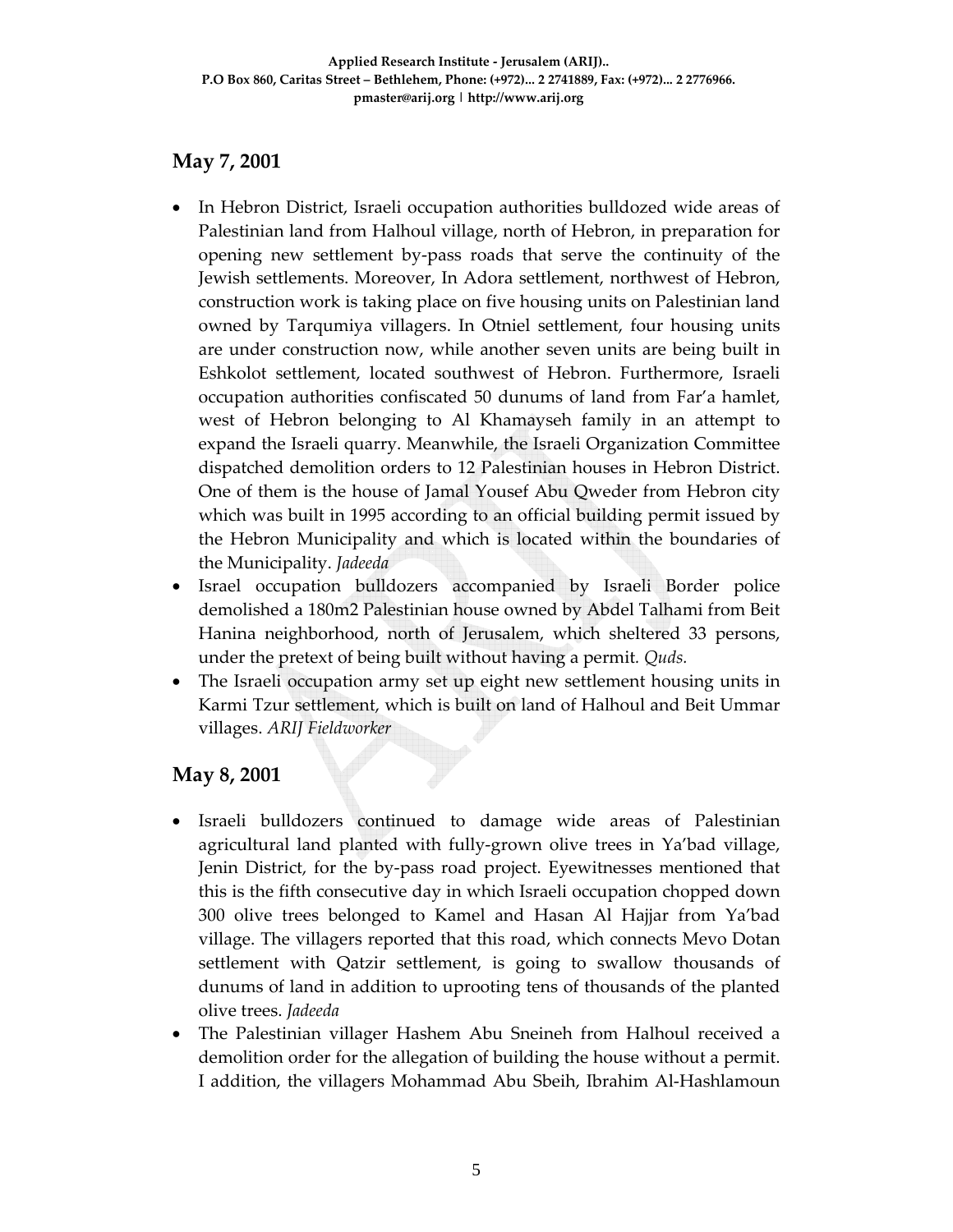and Abdel Shakour Al‐Zrou, all from Hebron, received stop work orders for not getting building permits. *ARIJ Fieldworker*

### **May 9, 2001**

- The Regional Council for West Bank settlements intended to establish a new settlement outpost near Itamar settlement in Nablus District. *Quds.*
- In Jenin District, Israeli bulldozers accompanied by military forces opened a 2km long, 25m wide from the by‐pass road #60 which passes by Ya'bad, Zabda and Barta'a villages belonging to 25 villagers. According to the Land Defense Committee in the District, two weeks ago the Israeli authorities sent military orders to confiscate 5,000 dunums of land in an attempt to link the settlements of Shaked, Hinnanit, Mevo Dotan and Rehan (located in the West Bank) with Katsin, Mi'ami, and Tel Mensheh (located in Israel proper) and build a new settlement shopping mall between them. Moreover, in Tulkarm District, Israeli occupation forces continued their expansion work in Aveni Hefetz settlement which is established on the account of Shaifa and Kafr Al‐Labad land, south east of Tulkarm, after opening a number of by‐pass road connecting Aveni Hefetz settlement with the outpost of Deir Ban. According to the landlords, the expansion work comprised tens of dunums cultivated with olive trees. *Quds*
- According to *ARIJ fieldworker* in Ramallah District, Israeli occupation army continued the opening of the by‐pass road in Burqa village, which is expanding till Kokhav Yacov settlement aiming to set up a new settlement outpost; On the other hand, Israeli authorities continued to establish new housing units in Qiryat Sefer and Menora settlements .

# **May 11, 2001**

- Israeli army uprooted 100 olive trees from Deir Nidham village, Ramallah belonging to Adeeb Al‐Khateeb; *ARIJ Fieldworker*
- According to *Kol Ha'ir* newspaper, the Israeli Police in Jerusalem are investigating how a group Jewish of land brokers succeeded in registering the purchase of 18 dunums of land from the Beit Safafa neighborhood without the knowledge of the land's owners. The group achieved this by forging contracts, claiming that the landowners signed these documents. *Quds*

### **May 14, 2001**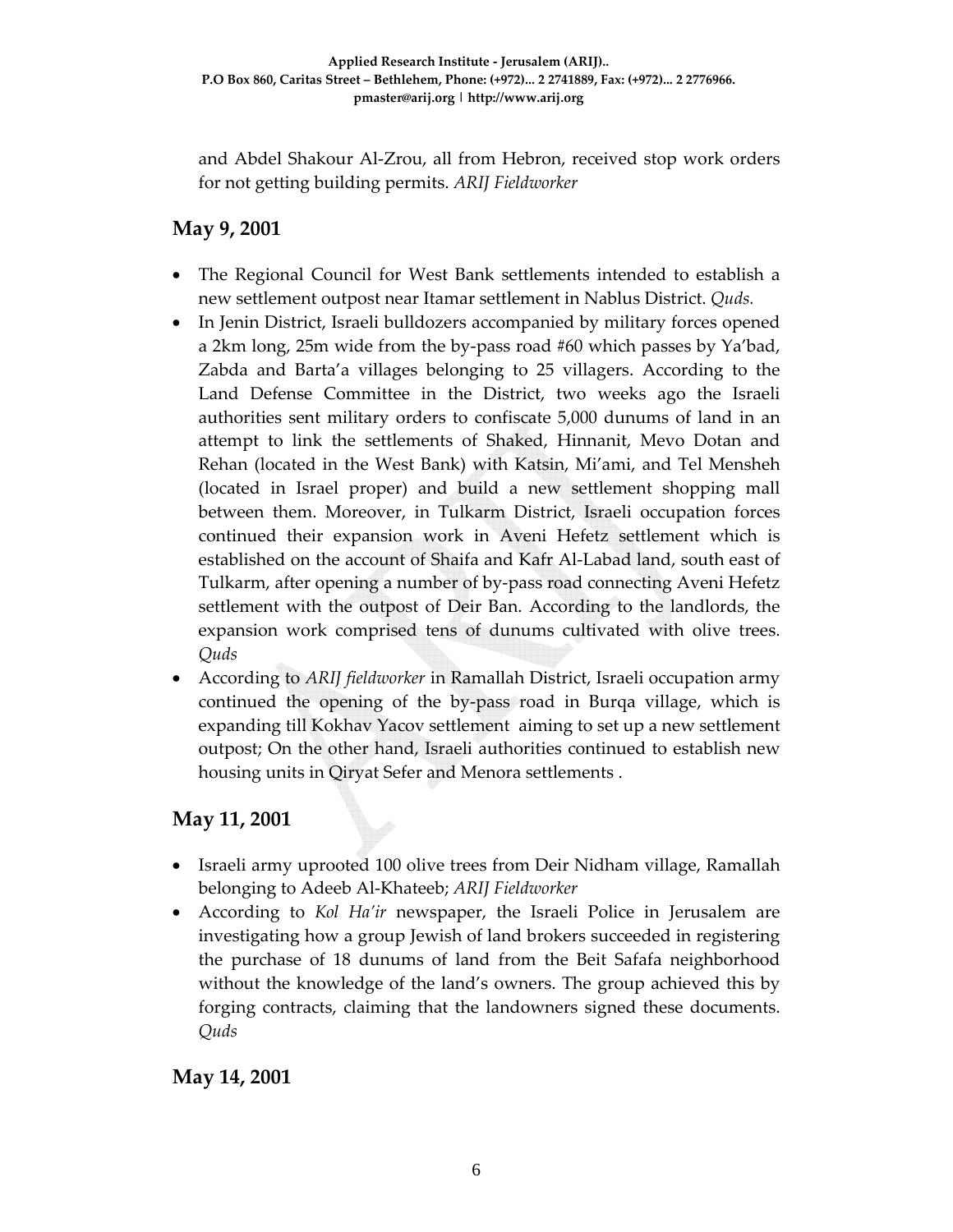- The Israeli Ministerial Committee endorsed a decision that was proposed under the Barak government to commence working on the East Jerusalem Ring Road project. The road will run from north to south on a path located on the eastern boundaries of Jerusalem City. The Committee also announced that this project demands the confiscation of Palestinian lands and the demolition of a number of houses located in the area; *Ayyam & Jadeeda*
- Israeli occupation authorities began to clear land for a new Israeli military post on the Wadi Al Haramiyeh hilltop northeast of Ramallah and east of the permanent roadblock on the Ramallah‐Nablus road. The villagers are afraid that this action seems to set up a new settlement outpost in the area. This military post is the third one erected in the last two weeks in Ramallah District. The other two posts were installed on Mikhmas,'Ein Yabrud and Burqa village land. *Jadeeda*
- Israeli bulldozers began to destroy hundreds of dunums cultivated with olive trees from Tqoa' village, in Bethlehem District in an attempt to expand Tekoa settlement, which is built on the land of the village. The land is considered the main source of income for most of the village's families. *Quds*
- The Palestinian villagers of Sinjil, in Ramallah District, succeeded in preventing Israeli bulldozers from demolishing the house of Mohamad Kayied Khalil. Khalil received the military demolition order on May 12th. *Quds*
- In Ramallah District, an *ARIJ fieldworker* reported that the Israeli army demolished the Palestinian house of Kamel Khalil from Sinjil village.
- In Tulkam District, Israeli occupation forces demolished a Palestinian police station in Al‐Shweikel suburb, as well a factory and a yogurt laboratory that belong to the agricultural faculty in Al‐Najah University. *Quds*

### **May 15, 2001**

The Israeli occupation army uprooted about 200 fully-grown olive, almond and fig trees Deir Istiya village in Salfit District. *Quds*

### **May 16, 2001**

• In Ramallah District, the Jewish settlers of Ma'ale Mikhmas & Rimmonim bulldozed and burned wide areas of Palestinian fields planted with wheat belonging to farmers from the village of Deir Dibwan. *ARIJ Fieldworker*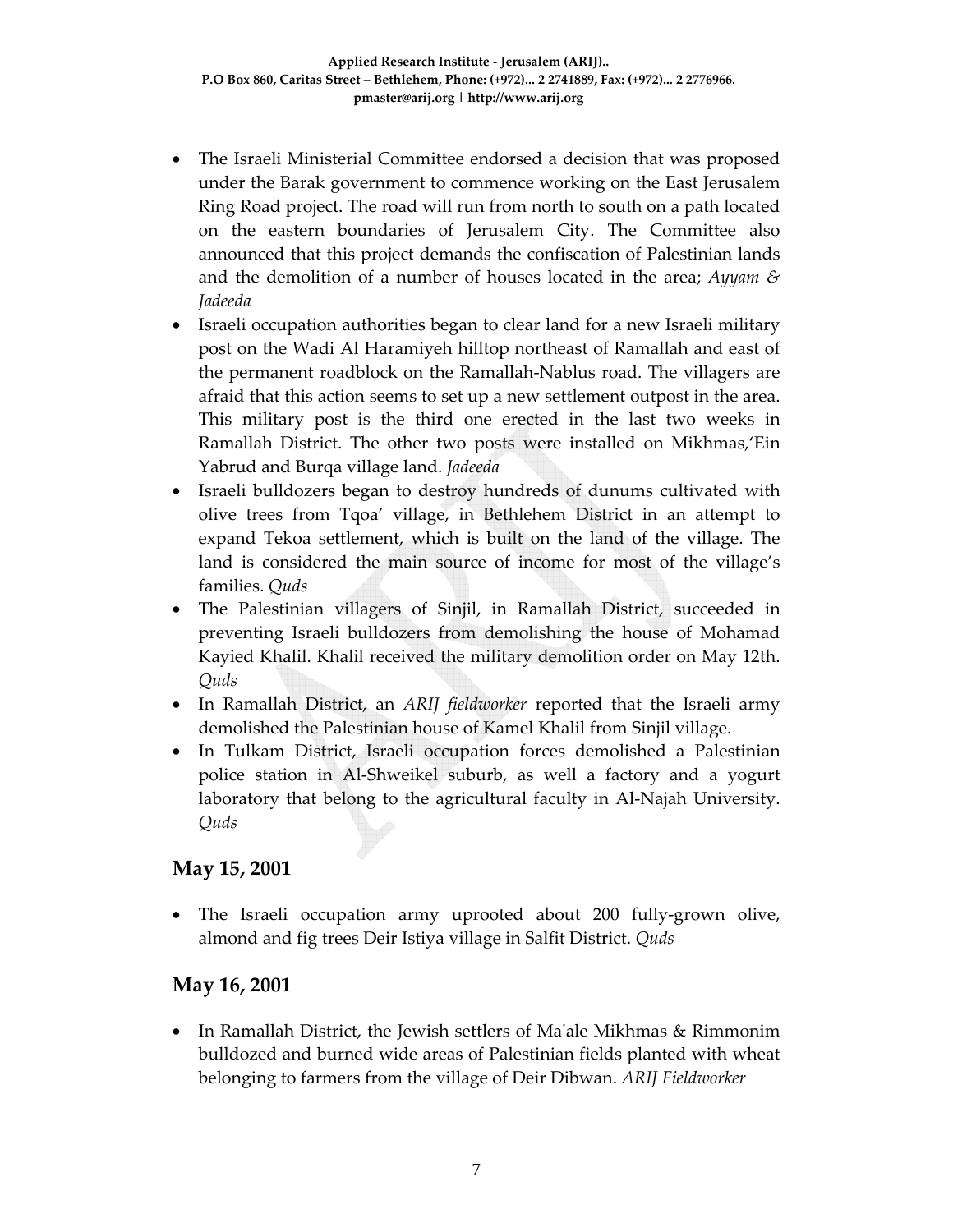• Israeli occupation authorities conceded that an error happened in the opening of a section of the Trans Samaria‐B by‐pass road, south of Nablus. They then began to open a new section of road under the name of "wrong execution." The villagers were surprised to hear of the revised plan for the by‐pass road, which is supposed to reach Arial settlement, the largest settlement in north of the West Bank. The new road, which is about 6km long and 150m wide, is going to start from Rachelim settlement , which is established on Yitma village land, then runs towards the west across Yasuf and Sakaka villages, then towards Marda village, near Arial settlement . The construction of the first by‐pass road caused the damage of wide areas of agricultural land and the uprooting of thousands of olive trees, which are considered the main source of the villagers' income. The villagers stated that the opening of the new section will swallow more agricultural land in the area, adding that they are afraid of the building of a new settlement outpost due to the erection of caravans one month ago. *Quds*

### **May 17, 2001**

- Israeli occupation authorities uprooted 30 fig and 102 olive trees from Sinjil village, in Ramallah District, owned by Hussein Mohamad 'Asfour and bulldozed about 15 dunums of land from the same area in addition to uprooting about 200 olive trees belonging to a number of other villagers. *ARIJ Fieldworker*
- In Bethlehem District, Israeli occupation forces began to bulldoze wide areas of Palestinian land in Husan village. In addition, the settlers of Beitar pumped their wastewater toward Palestinian lands causing damage to large amounts of agricultural crops. In Al‐Khader village, Israeli army damaged a piece of land cultivated with grapevines owned by Ahmad Mahmoud Salah. Salah reported that about 1,000 grape vines were uprooted during this action in order to expand Efrat settlement, which is built on Al‐Khader village land.

### **May 18, 2001**

- An article appeared in *Al‐Quds* newspaper stating that Israeli occupation authonities issued demolition orders for 15 Palestinian barracks, a commercial shop, and a quarry located at the main entrance of Jenin, close to the by‐pass road. The owners stated that the demolition order came without any reason.
- According to the Israeli newspaper *Kol Hair*, the Israeli police arrested a 28 year‐old Jewish colonist from Maale Mikhmas settlement for stealing four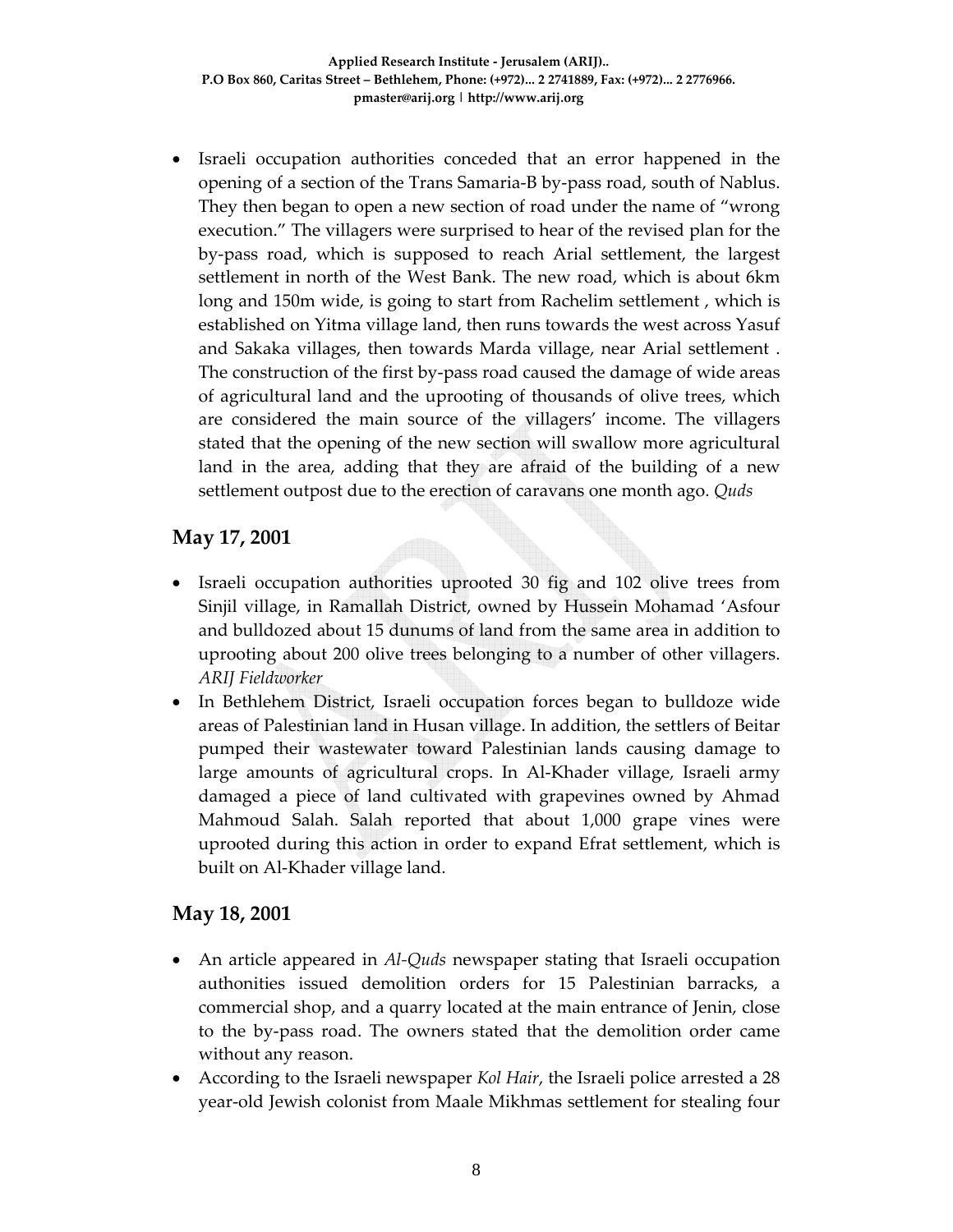heads of sheep from a Palestinian shepherd from Hizma village, east of Jerusalem. *Quds*

### **May 19, 2001**

• The settlers of Asfar, established on Sa'ir village land, burned more than 30 dunums of land cultivated with agricultural crops that belonged to the Abu 'Eid family. *ARIJ Fieldworker*

### **May 20, 2001**

- In Ramallah District, Jewish settlers, accompanied by Israeli occupation forces, attacked the villages of Deir Nidham and 'Abud and burned olive fields on the eastern side of 'Abud village. In An Nabi Samuel village, northwest of Jerusalem, Jewish settlers of Neve Shamuel, which is built on the villages of Beit Iksa and An Nabi Samuel, commenced to open a new by‐pass road around the settlement. They also uprooted and stole a number of olive trees that belong to Abed Rabbo Barakat and chopped down another 3 olive trees owned by the heirs of Mohammad Yousef. According to the Al Hajjeh Shoukriyeh Abdel Hadi, wide areas from the two villages are now restricted between the road and the settlement, which may the first step toward annexation of the land. Abdel Hadi also stated that Jewish bulldozers uprooted a number of olive trees. Eyewitnesses, the settlers commenced to set up a number of mobile homes and caravans in the area. *ARIJ Fieldworker & Quds*
- In Nablus District, Israeli bulldozers damaged wide areas of agricultural land from Deir sharaf village. The action caused the uprooting of large number of trees, destruction of the agricultural fields and the damage of the main water network, which is the only source of water in the village.
- The Israeli "*Peace Now*" movement conducted an aerial survey showing that at least 15 new settlement sites have been established in the West Bank since the Prime Ministerial elections in February 2001. Below is a list of the new settlement sites:
	- Hill 866 outpost East of Itamar settlement
	- Tapuach West outpost West of Kfar Tapuach settlement
	- Rachelim West outpost West of Rachelim settlement
	- Ofra South outpost Southwest of Ofra settlement
	- Hill 590 outpost South of Nahliel settlement
	- Mizpe Keramin outpost Southwest of Kochav Hashachar settlement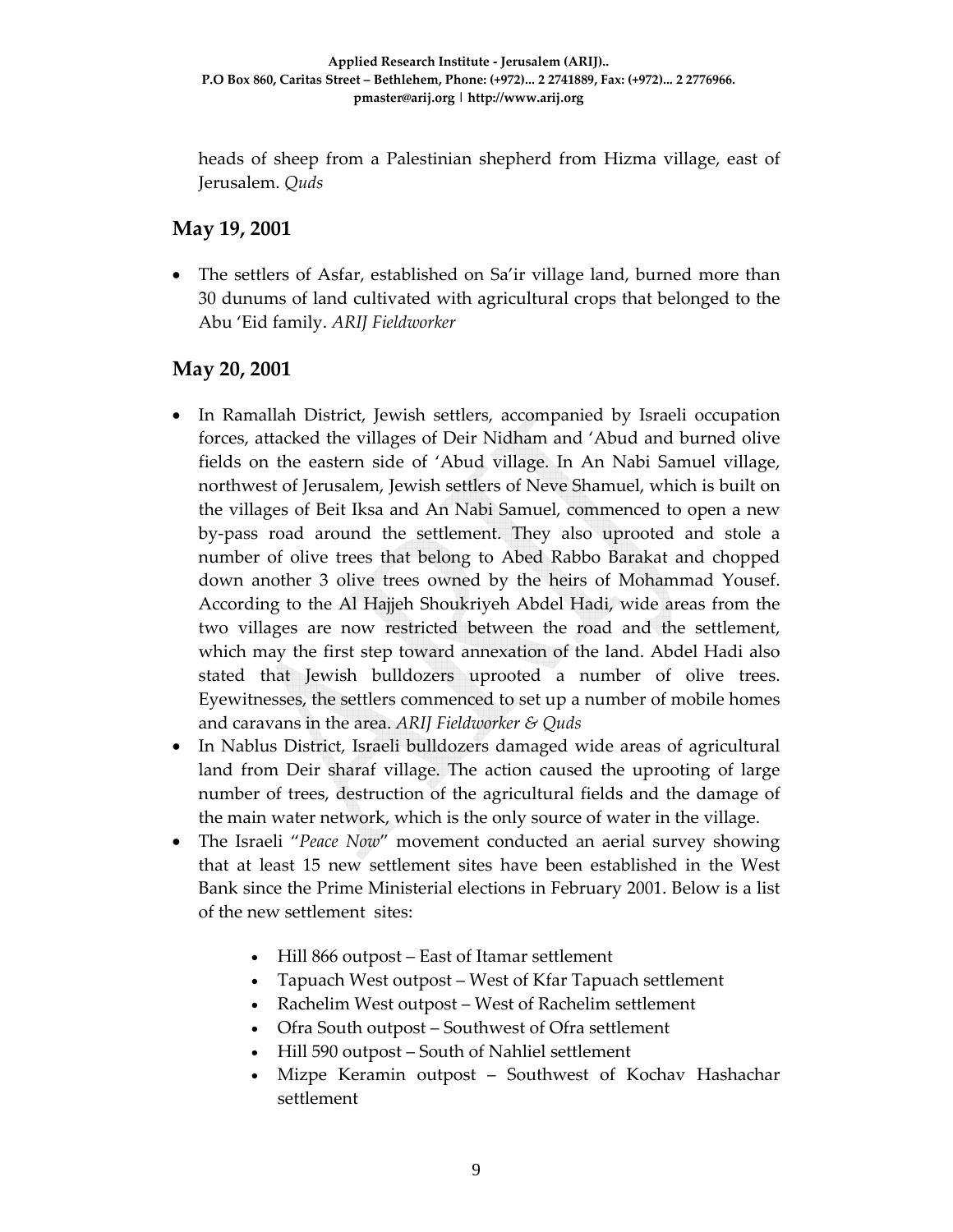- Neve Erez outpost Southeast of Maale Michmash settlement
- Mevo Dotan North outpost Northwest of Mevo Dotan settlement
- Enav West outpost West of Enav settlement
- Yakir South outpost South of Yakir settlement
- Elazar West outpost Northwest of Elazar settlement
- Givat Hahish North outpost Northwest of Alon Shevut settlement
- Karmei Tzur West outpost Southwest of Karmei Tzur settlement
- Hill 833 outpost South of Maon settlement
- Bat Ayin North outpost Northeast of Bat Ayin settlement

#### **May 21, 2001**

- In Ramallah District, Israeli bulldzers cleared wide areas of agricultural land planted with fully‐grown olive trees south of Beituniya village. *Quds*
- Israeli bulldozers uprooted a number of olive trees in Ramallah District. The leader of the Israeli forces in the West Bank, Isaac Itan, issued two military orders to confiscate about 10 dunums belonging to Beit Sira villagers and around 9 dunums owned by Deir Qiddis and Ni'lin villagers for military purposes. *Jadeeda*

### **May 22, 2001**

- Israeli occupation bulldozers demolished two Palestinian houses in Jerusalem District. The first house, owned by Kayiad Jarradat and which sheltered 15 persons, is located in At‐Tur neighborhood, in east Jerusalem. The second house, located in Jabal Al‐Mukabbir neighborhood, was inhabited by 17 people and belonged to Mohammad Al‐ Ja'afreh. Both were demolished under the pretext of being built without having a permit. *Jadeeda*
- In Hebron District, Israeli occupation authorities bulldozed wide areas of agricultural land and destroyed the electrical cables in Al Bweib hamlet, which is located between Yatta and Pene Hever settlement, established on Bani Na'im village land. ARIJ Fieldworker

### **May 23, 2001**

• In Tulkarm District, Jewish settlers of Enav, protected by Israeli occupation army, erected five new mobile homes on 5 dunums of land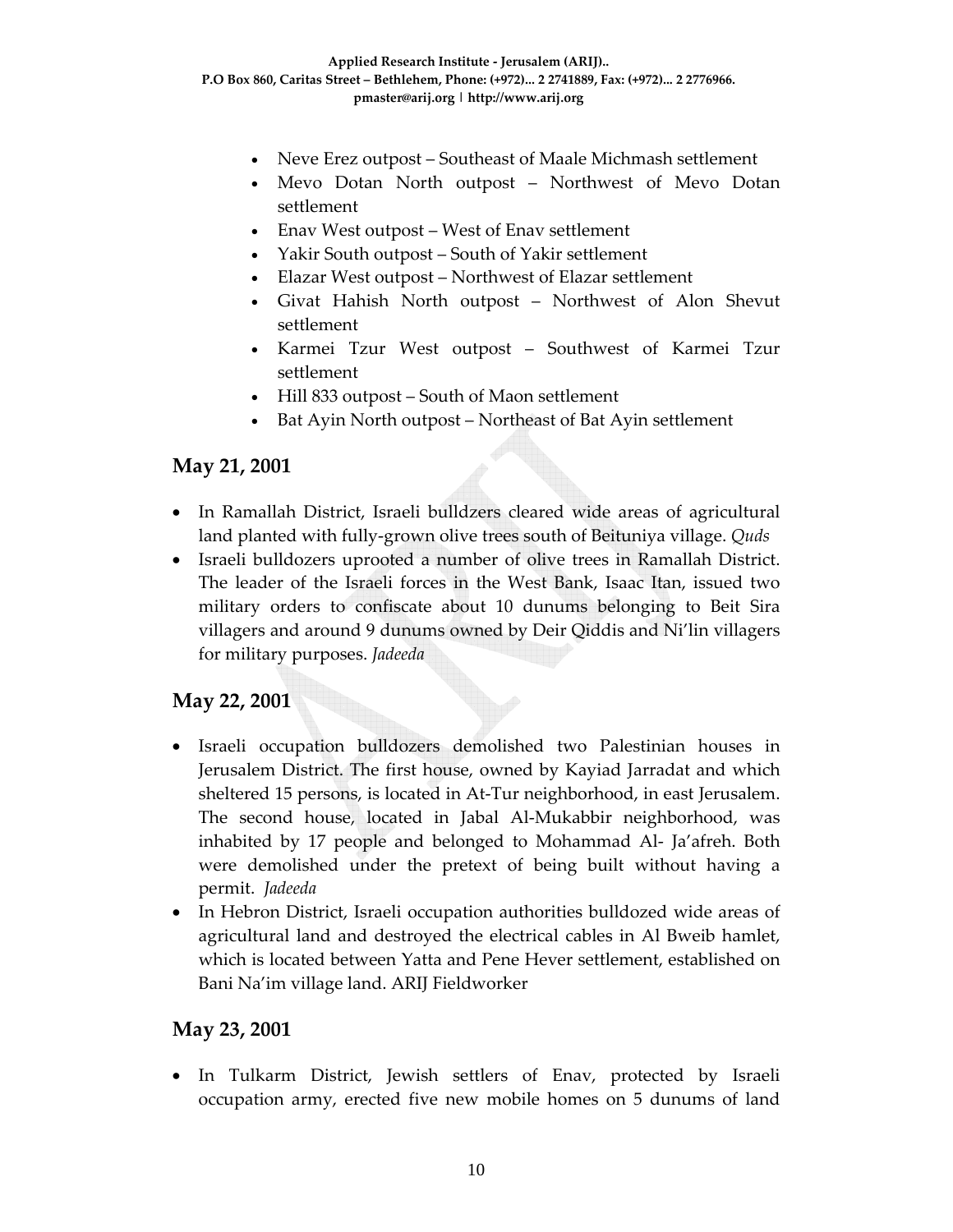east of Enav settlement. The land is owned by villagers from Ramin. Two months ago Israeli bulldozers destroyed pieces of land from the same area and opened a new by‐pass road that connects Enav settlement with the new post. *Jadeeda*

### **May 24, 2001**

- In Jericho District, Israeli tanks entered a Palestinian farm belonging to Ibrahim Deik, destroying his water networks. Moreover, Israeli bulldozers damaged wide areas of agricultural land and roads located in area A. They also destroyed the main water pipeline that supplies more than 1,000 dunums of agricultural land in the area. Jadeeda
- Israeli bulldozers accompanied by the Israeli army demolished a number of Palestinian enclosures for livestock and peddler markets belonging to farmers from Bardala village in Tubas District. *Quds*
- In Nablus District, a group of settlers, protected by Israeli Border Police, chopped down 180 fully‐grown olive trees north of Iskaka village, close to Arial settlement , and belonging to a number of villagers. *Quds & Jadeeda*

#### **May 25, 2001**

• Israeli occupation authorities confiscated ten heads of sheep belonging to the villager Abdel Raheem Suleiman. Suleiman reported that the Israeli army assaulted him for no reason while he was grazing his sheep in Tubas. In Bardala, in Tubas District, a Jewish colonist opened fire at Mithkal Fakha and his livestock, killing some of his herd. *Quds.*

#### **May 27, 2001**

- A group of Jewish settlers uprooted 500 fully‐grown olive trees that belonged to the Odeh family from Qursa village in Nablus District. Jewish settlers also poured wastewater near the earth roadblock at 'Awarta entrance. *Jadeeda*
- In Nablus District, Israeli bulldozers destroyed for the second time in less than ten days large parts of the water and sewage networks of thousands of cubic meters of drinking water. According to Rural Council Member Ziad Az‐Za'anoun, the Israeli forces destroyed these networks several times. *Quds*
- According to Israeli reports, the new Israeli government, led by Mr. Sharon, is planning to establish 7,000 new settlements ‐housing units in the Palestinian Territories. *Quds & PIC*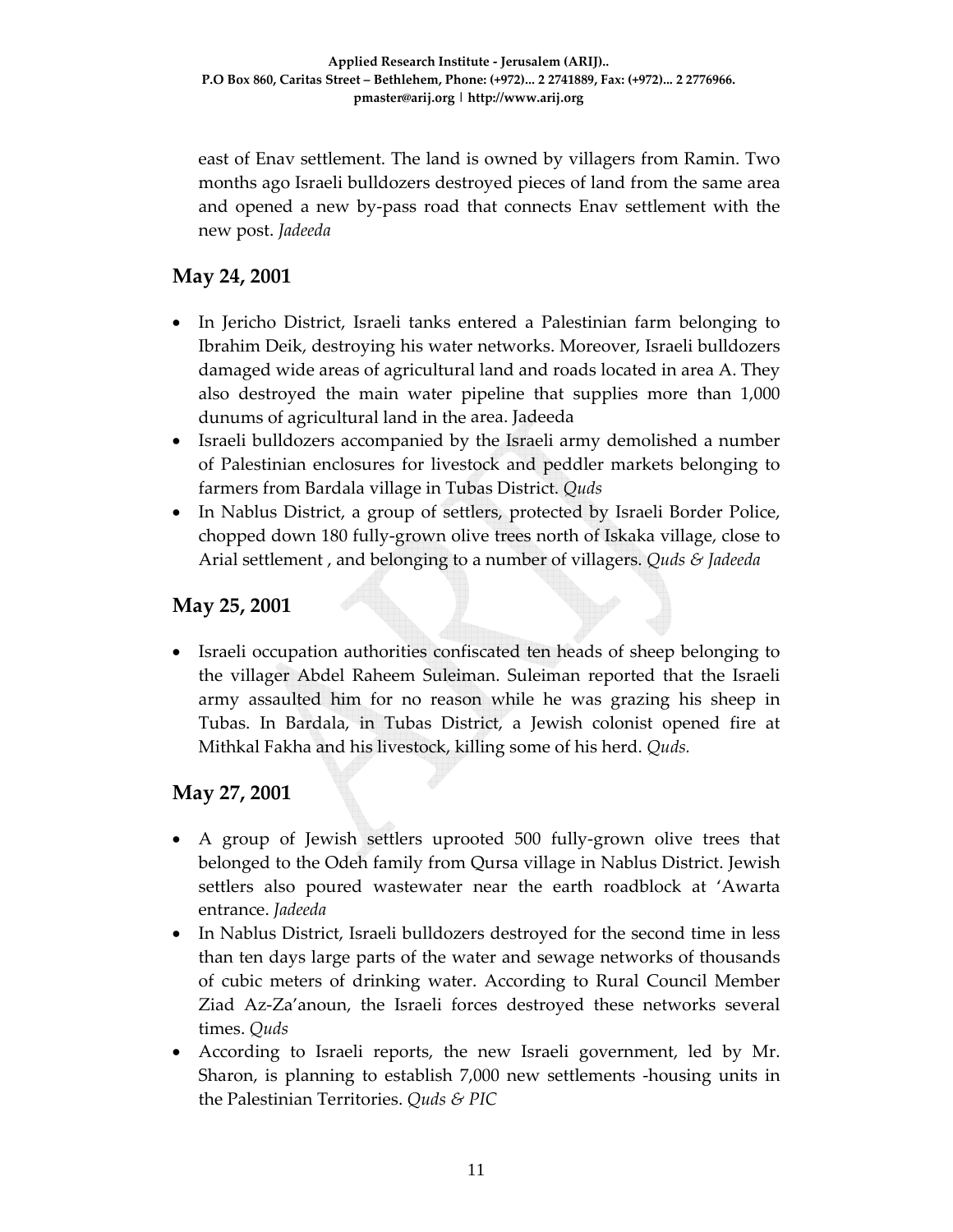#### **May 28, 2001**

- In Jenin District, Jewish settlers burned 330 dunums of Palestinian farm cultivated with almond, olive and fig trees in 'Aba village. The losses are estimated to be around 1,200 trees. *Jadeeda*
- In Qalqiliya District, Israeli bulldozers accompanied by Israeli military forces damaged a 1.5 dunum plot of land southeast of Qalqiliya in addition to uprooting 40 olive trees, a 60m irrigated pipeline and a room belonging to Ibrahim Abdallah Nazzal. *Quds*
- The Israeli Housing and Construction Minister Natan Sharansky approved bids for building over 700 new housing units in the West Bank. According to Sharansky, he approved the tenders for 496 new units in Maale Adumim settlement and 217 units in Alfei Menashe settlement. *Jerusalem Post*
- *The ARIJ fieldworker* in Ramallah District reported that in 'Abud village about 258 olive trees were uprooted. After the Israeli army chopped down the trees, they began to bulldoze the land and erected a military camp. The trees that were uprooted belonged to the following Palestinian villagers:
	- Ibrahim Hmeid: ‐ 25 trees
	- Jamal 'Awad: 10 trees
	- Wajih Abdel Majid: 3 trees
	- Abdallah Odeh:L 150 trees
	- Jihad 'Awad: 30 trees
	- 'Atiyeh Jeries: 25 trees
	- Othman Abdel Majid: 15 trees
- The Israeli army burned 25 dunums of land cultivated with olive trees owned by six families from At Tayba village, in Ramallah District. At the same time, in Salfit District, the settlers of El kana, which is built on land of Mas‐ha and Az‐Zawiya villages, burned dozens of olive trees owned by a number of Palestinian villagers. *ARIJ Fieldworker* & *Quds*

#### **May 29, 2001**

- In Bethlehem District, the residents of Gush Etzion community of Efrat erected a tent for mourners adjacent to the neighborhood community of Neve Daniyyel. *Jerusalem Post.*
- In Ramallah District, Israeli occupation forces demolished a number of Palestinian animal enclosures that were used for livestock in Deir Dibwan village. *ARIJ Field worker*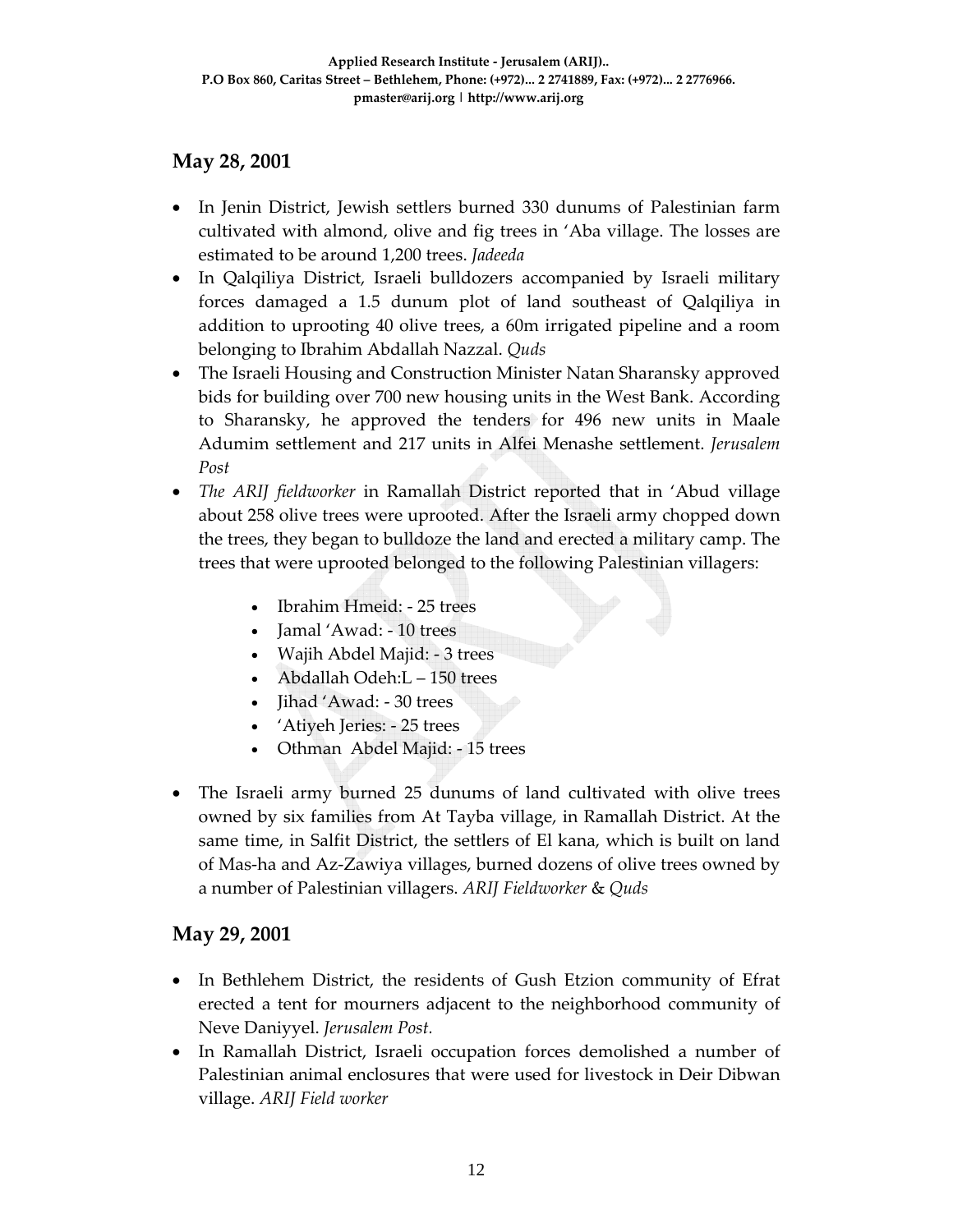- An article appeared in *Al*-*Quds* newspaper stating that a group of settlers from Maale Mikhmas and Rimmonim settlements, which are constructed on Deir Dibwan village land, damaged 20 animal enclosures that belonged to a number of villagers. The Mayor of the village pointed out that the settlers also bulldozed a 1km2 piece of land, stole the bulldozed earth and transported it to their settlements.
- In Bethlehem District, the Palestinian village of Tqoa' suffered the expansion of the nearby settlement of Tekoa. Israeli bulldozers destroyed areas of land planted with olive trees in an attempt to annex the land to a new outpost, the groundwork of which was laid three weeks ago. *Quds*

#### **May 30, 2001**

- According to eyewitnesses, about 20 Jewish settlers captured a Palestinian hilltop from Al-Khader village, south of Bethlehem. Ha'aretz newspaper reported that the settlers of Gush Etzion and Efrat are planning to set up a new settlement outpost on Hatma hilltop in Al‐Khader village, which is included in the master plan of the settlement. *Ayyam*
- Two settlers from Yitzar settlement set fire to a wheat barn in Huwwara village, Nablus District. The barn belonged to Al‐Haj Mohamad Hamad Al‐Jalad. *Quds*
- Israeli occupation authorities issued confiscation orders for plots of land in Beit Surik village, northwest of Jerusalem in preparation for being annexed to Har Adar settlement. The confiscation order was issued on April 18th 2001, and was delivered to a number of villagers on May 29th 2001. The Rural Council Leader of Beit Surik said that the villagers of the threatened land have title deeds proving their ownerships of the land. In Jenin District, Israeli bulldozers razed wide areas of Palestinian land from Al‐Jalama village in addition to the destruction of other agricultural land in Marj Iben 'Amer owned by villagers from Al‐Jalama, Birqin and Kafr Dan without prior notification of a confiscation order. According to the Palestinian Land Defense Committee in Jenin District, Israeli authorities chopped down a number of olive trees from Zabda, Tura and Ya'bad villages to expand the boundaries of a new by‐pass road. The building of the road will result in the confiscation of some 5,000 dunums of land from the area. The Committee also added that the settlers of Kaddim and Gannim, east of Jenin, bulldozed plots of land near 'Aba village and burned hundreds of the fully‐grown olive trees after they attacked the farmers and impeded them from entering their land. *Quds*
- The monthly report is an overview of events that have been reported by field workers and \or by one or more of the following sources: Al-Ayyam,